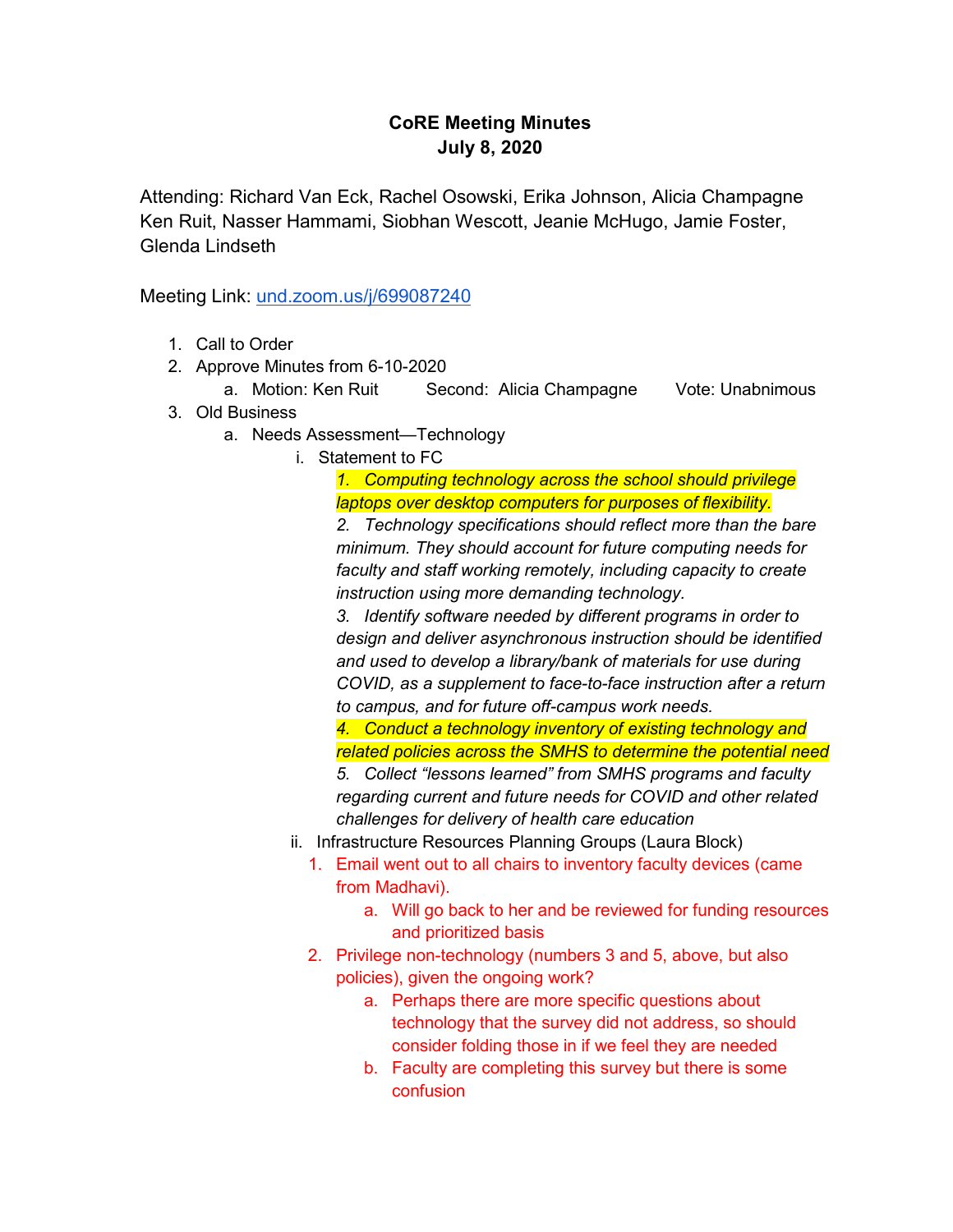- c. IR got the same survey
- d. Best to get a copy of that survey and consider whether there are gaps we need filled for our own purposes.
- e. Not all faculty have seen it from their chairs…
- f. How can be best know what is being done and who we should share our process and findings with.
- iii. Findings from email group survey—Jeanie McHugo
	- 1. Need to incentivize the use of technologies across school—are preaching to the choir with faculty development offerings.
	- 2. Visible Body subscription for each student at \$49.99
	- 3. Simucase Memberships for each student at \$89
	- 4. Additional rooms in the SMHS with media site availability. This will enable faculty to record lectures for those students that run into technical difficulties during the live presentation.

Not an exhaustive list--some overlap with what we set as priority Some programs may overlap functionality by product--are there

commonalities (e.g., Access Medicine--could be expanded to include more cases and then other cases so programs might be able to take advantage of those and have cost savings.

Dean Wynne wants to get arms around what was done before, what is being done moving forward (e.g., was synchronous, now synchronous online or asynchronous)--birds eye view. CoRE could perhaps consider drilling down below that level to find out WHAT is being done and how it is being used? What would promote those approaches and capabilities further.

Maybe focus groups would be good next step so can build consensus around needs, purposes, potential common toolsets…

Make sure we also ask about textbooks, etc.,

What are the additional training that might be needed.

We need to build out the interview schedule--what we would ask, in what ways, and in what order

## Face to face focus group will uncover things

iv. Next Steps?

- Working group
- Survey design
- 4. New Business
	- a. Needs Assessment—Library
	- b. Needs Assessment—Faculty Development
- 5. Other Business